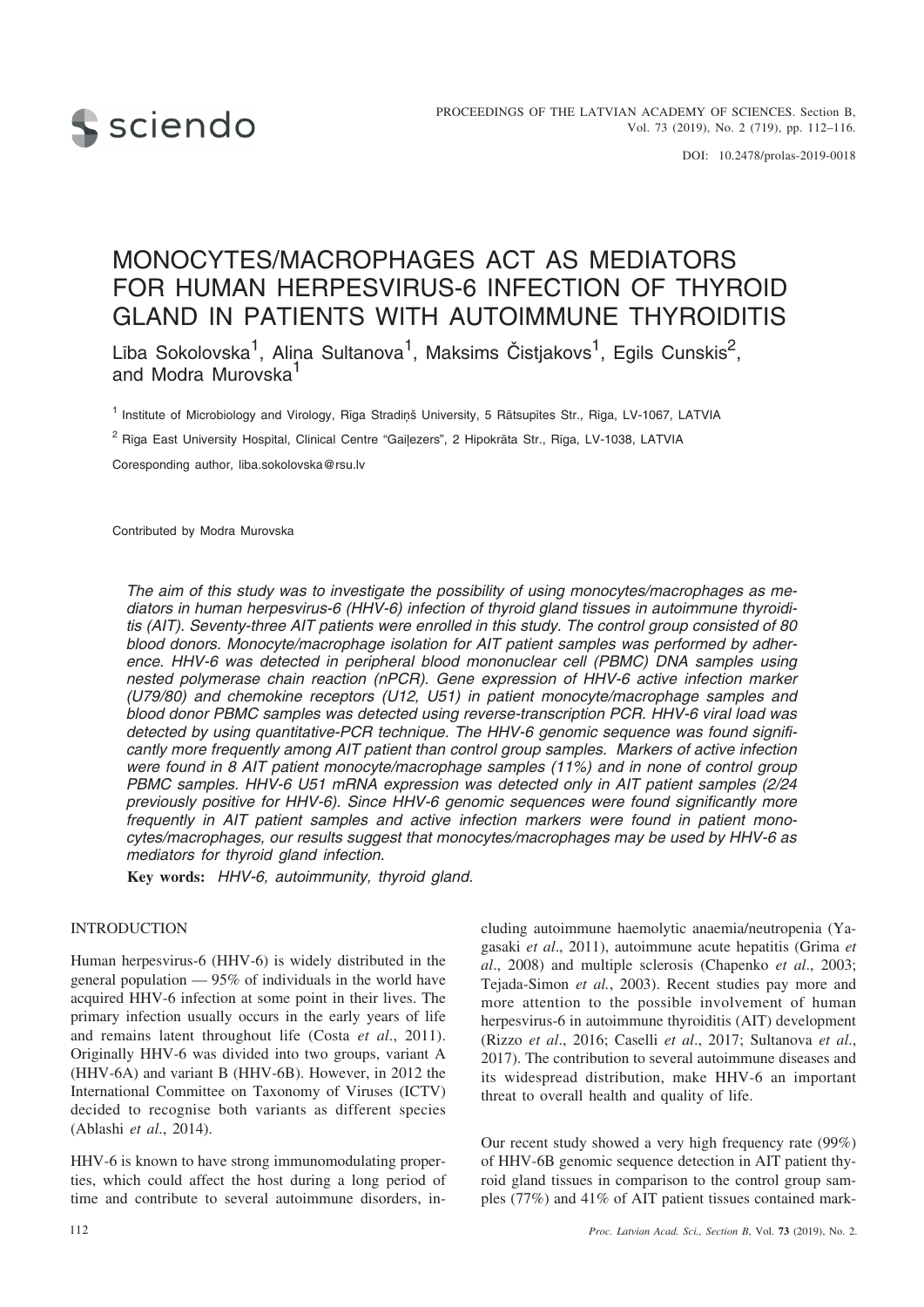ers of HHV-6 active infection (presence of HHV-6 U79/80 mRNA), while only 6% contained the marker in the control group (Sultanova *et al*., 2017). Another finding of our previous studies was a significant difference in the presence of HHV-6 genomic sequence in thyroid gland tissues and peripheral blood mononuclear cell subpopulations, where no signs of virus presence were found in CD4+/CD8+ T lymphocytes, which are considered as the main target cells for HHV-6 (Sultanova *et al*., 2016). The absence of HHV-6 in the main T cell population led to a theory that HHV-6 could potentially persist in monocytes/macrophages. There are studies that indicate monocytes/macrophages as important sites for HHV-6 persistence during acute infection and putative chemokine receptor HHV-6 U12 and U51 gene expression has been detected in these cells (Kondo *et al.,* 2002; Murakami *et al*., 2010). HHV-6 U12 and U51 gene expression could help HHV-6 to avoid the immune response and to use monocytes/macrophages as vectors for infection of solid tissues during immune cell migration to the site of inflammation (Kondo *et al*., 2002).

The aim of this study was to determine the presence, activity and immunomodulating potential of HHV-6 in monocytes/macrophages isolated from patients with autoimmune thyroiditis.

## MATERIALS AND METHODS

**Patients used in the study.** Seventy-three patients with autoimmune thyroiditis (AIT) were enrolled in this study. The patient group included three males (4%) and 70 females (96%), with median age of 52 (Interquartile range [IQR]: 42–60). The control group included 80 blood donors, of whom 50 were males (62%) and 30 females (38%), with median age of 32 (IQR: 26–39).

The permission to conduct the research was received from Rîga Stradiòð University (RSU) Ethics Committee, and all participants in the study gave their written consent to the examinations. Samples were received from Rîga Eastern Clinical University Hospital.

**Peripheral blood mononuclear cell isolation.** Peripheral blood mononuclear cells (PBMC) were isolated using Ficoll/Hypaque 1.077 g/ml (Sigma Chemical Co, Munich, Germany) by the standard isolation protocol (Boyum, 1968).

For AIT patients monocyte isolation was performed by adherence,  $10-15.10^6$  PBMC were seeded per T25 cell culture flask, and allowed to adhere in a 5% CO<sub>2</sub> incubator at 37 °C for two hours in 5 ml of culture medium (CM), which consisted of RPMI-1640 (Gibco, Germany) supplemented with 10% foetal bovine serum (Gibco, USA), 2 mM Lglutamine (Sigma Chemical Co, Munich, Germany), 100 U/ml penicillin, and 100 µg/ml streptomycin (Sigma Chemical Co, Munich, Germany). Non-adherent cells were removed and the adherent cells were carefully washed, twice with CM. Adherent cells were left for 24 hours in a 5%  $CO<sub>2</sub>$  incubator at 37 °C. Harvested cells were washed three times with PBS and put into 1 ml TRI-reagent (Life Technologies, USA) for following total RNA isolation. Leftover PBMC samples from the adherence protocol were used for DNA isolation.

**Nucleic acid isolation, complementary DNA synthesis and quality determination.** RNA from the harvested cells and from blood donor PBMC was extracted using TRIreagent, according to the protocol provided by the manufacturer (Life Technologies, USA). The integrity and quality of isolated RNA was tested in denaturing gel electrophoresis using NorthernMax™-Gly Gel Prep/Running Buffer (ThermoFisher Scientific, USA) according to protocol of the manufacturer. Complementary DNA (cDNA) was synthesised using the innuSCRIPT One Step RT-PCR SyGreen Kit (Analytik Jena, Germany). DNA from PBMC was extracted using the phenol-chloroform method.

The quality of the isolated genomic DNA and synthesised cDNA, obtained from patient PBMCs and mono $cytes/macrophages$ , was determined by beta $(\beta)$ -globin polymerase chain reaction (PCR) with appropriate primers (Vandamme *et al.,* 1995).

**Detection of HHV-6 genomic sequences and gene expression using nested PCR techniques.** The HHV-6 genomic sequence in the DNA isolated from AIT patient PBMC was identified using nested PCR (nPCR) technique. PCR amplification of viral DNA was carried out in the presence of 1 µg of PBMC DNA. HHV-6 was identified in accordance with Secchiero *et al.*, 1995. Positive controls (HHV-6A and HHV-6B genomic DNA; Advanced Biotechnologies Inc, Columbia, MD, USA) and negative controls (DNA obtained from healthy HHV-6 negative blood donor and a sample without template DNA) were included in each experiment.

To identify active HHV-6 replication, HHV-6 U79/80 gene expression was determined using nPCR with cDNA as the template (Kondo *et al.*, 2002), as U79/80 gene coded proteins have a role in viral DNA replication (Taniguchi *et al.*, 2000). The following primer pairs were used: an outer primer pair U79/80F2:

5' -CTCGGAGCCCGAGCTACGAAATCTG-3' and U79/80R2: 5' -GCAACAAGTCT GGCCCTAAGCTG-3', and an inner primer pair: U79/80F1:

5' -CGATGAACACAGAAAACGCTCG-3' and U79/80R1: 5' –GTAGAAGTCGGTGC TATGCCATC-3'. The PCR buffer and other reagents were in the same concentrations as in the nPCR described below.

To determine HHV-6 U12 and U51 gene expression, nPCR with cDNA as the template was performed (Kondo *et al.*, 2002). The following primer pairs were used: an outer primer pair U12F2:

5'-GAGTCCTCCCAACCATGGTGTTCAGC-3' and U12R2: 5'-CTGACGATTCTGATGGCGAGTTCTG-3' (for the HHV-6 U12); U51F2:

5'-CATTGCTTCGTTTCTTCGGGATGGAG-3' and U51R2: 5'-CGCGAGAAAACACTGTCCAGTCTCG-3'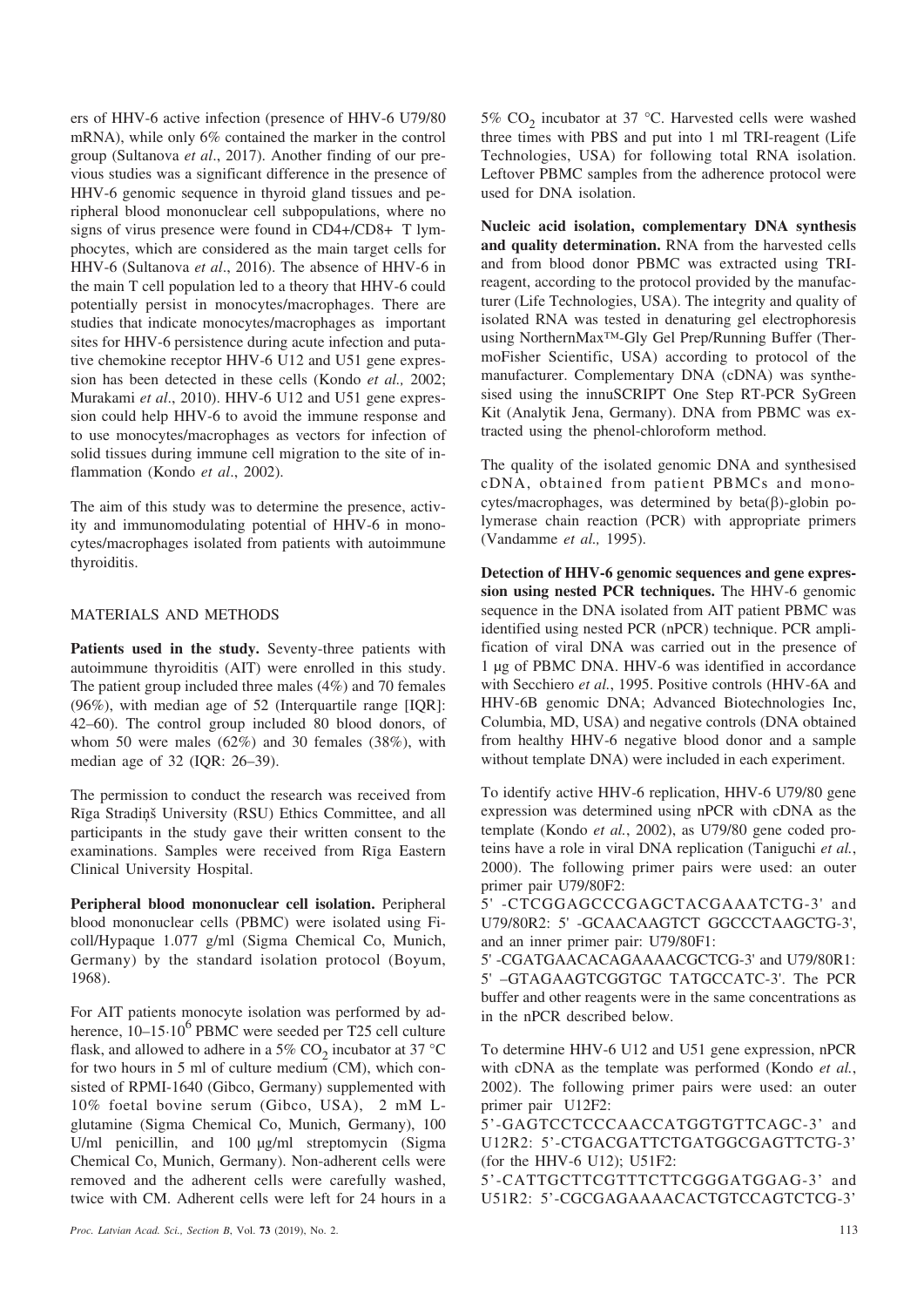(for the HHV-6 U51); as well as an inner primer pair: U12F1: 5'-CATACAGATCCCCTATATAGCTATC-3' and U12R1: 5'-CCTCCAGTGAATGCGTAGACTAACG-3' (for the HHV-6 U12); U51F1:

5'-CCAGCCACCGCGGAGTTTTATGGC-3' and U51R1: 5'-CCAACGACCACGAAG-AGAAATAGGC-3'(for the HHV-6 U51).

All nPCR reactions were done in two rounds, each reaction had a volume of 50 ul consisting of: 5 uL of the extracted DNA sample or synthesised cDNA and 45  $\mu$ L of reaction mixture  $(1 \times PCR)$  buffer with KCl (Thermo Scientific, Fermentas, Lithuania), 0.2 mM of dNTP (Thermo Scientific, Fermentas, Lithuania), 15 mM MgCl<sub>2</sub> (Thermo Scientific, Fermentas, Lithuania), 2.5 units of Taq DNA polymerase (Thermo Scientific, Fermentas, Lithuania) and corresponding primer pairs with the concentration of 0.5 µM). Reaction was done in 35 cycles (denaturation at 95 $\,^{\circ}$ C for 30 s, annealing at 62  $\mathrm{^0C}$  for 30 sec, and elongation at 75  $\mathrm{^0C}$  for 1 min) for two rounds. A 10-min additional elongation step was done after the last cycle to ensure complete polymerisation.

**HHV-6 load determination using quantitative PCR.** AIT patient PBMC DNA samples that were positive for the presence of HHV-6 genome sequence were used for HHV-6 load detection using the HHV-6 Real-TM Quant (Sacace Biotechnologies, Italy) commercial kit in accordance with the manufacturer's instructions.

**Statistical analysis methods.** All statistical calculations and graphs were created using GraphPad Prism software version 6.0 for Windows (GraphPad Software, San Diego, CA, USA). Statistical differences in the prevalence of HHV-6 infection were assessed by the Fisher exact test. Statistical differences in viral load and serological results were tested using the Mann–Whitney test. Because most of the data was not distributed normally, results are expressed as median and interquartile range as a variability characteristic, and a *p*-value less than  $0.05$  ( $p < 0.05$ ) was considered as statistically significant.

## RESULTS

**Detection of HHV-6 persistent infection in AIT patients' and blood donors' PBMC.** HHV-6 genomic sequence frequency was significantly higher  $(p = 0.0001)$  in AIT patient PBMC DNA samples (24 out of 73; 33%) in comparison to those of blood donors  $(6 \text{ out of } 80; 7\%)$  (Fig. 1).

**Detection of HHV-6 active infection (HHV-6 U79/80 gene expression).** Markers of active HHV-6 infection (presence of HHV-6 U79/80 mRNA) were found in 8 of 73 (11%) monocyte/macrophage RNA samples acquired from AIT patients. From 24 patient samples positive for the HHV-6 genomic sequence, 33% contained markers of active HHV-6 infection. It was not possible to harvest blood donor PBMC for monocyte/macrophages in adherence to the protocol, as blood donor PBMC samples were collected



*Fig. 1.* Presence of human herpesvirus-6 (HHV-6) genome sequence and HHV-6 U79/80 mRNA (marker of active infection) in autoimmune thyroiditis (AIT) patient samples and blood donors (control group).

and stored in Tri-reagent before this study. That is why blood donor total RNA for active HHV-6 infection marker detection was isolated from PBMC. HHV-6 U79/80 mRNA was not found in any of the 6 blood donor samples positive for the HHV-6 genomic sequence (Fig. 1).

**Detection of HHV-6 U12 and U51 gene expression.** HHV-6 U12 mRNA was not found in any AIT patient or blood donor samples. HHV-6 U51 mRNA was found only in two out of 24 (8%) AIT patient samples positive for the HHV-6 genomic sequence. None of the blood donor samples were positive for HHV-6 U51 mRNA.

**Detection of HHV-6 load.** Sensitivity of the HHV-6 Real-TM Quant (Sacace Biotechnologies, Italy) commercial kit is about 5 viral copies. Detectable HHV-6 load was found in only 6 of 24 (25%) AIT patient samples previously determined to be positive for the HHV-6 genomic sequence. The median HHV-6 load found in AIT patient samples was 5.246 (IQR: 2.026–21.41) viral copies/ $10^6$  cells. In contrast, no detectable HHV-6 load was found in blood donor samples (Fig. 2).

Only two of AIT patient samples that were positive for at least one of HHV-6 mRNAs (U12, U51 and/or U79/80) were with detectable viral load. Two samples positive for HHV-6 U51 mRNA had a viral load of 6.090 and 4.400 copies/ $10^6$  cells.

#### DISCUSSION

From the beginning it was postulated that HHV-6 is a lymphotropic virus with primary tropism for CD4+ T cells, in which they replicate efficiently (Dockrell and Paya, 2001; Lusso, 2006). Later studies indicated the ubiquitous nature of HHV-6 and showed that HHV-6 genomic sequence could be found in almost every solid tissue and other peripheral blood subpopulations including monocytes/macrophages (Kondo *et al*., 2002; Chen and Hundall, 2006; Caselli *et al*., 2012).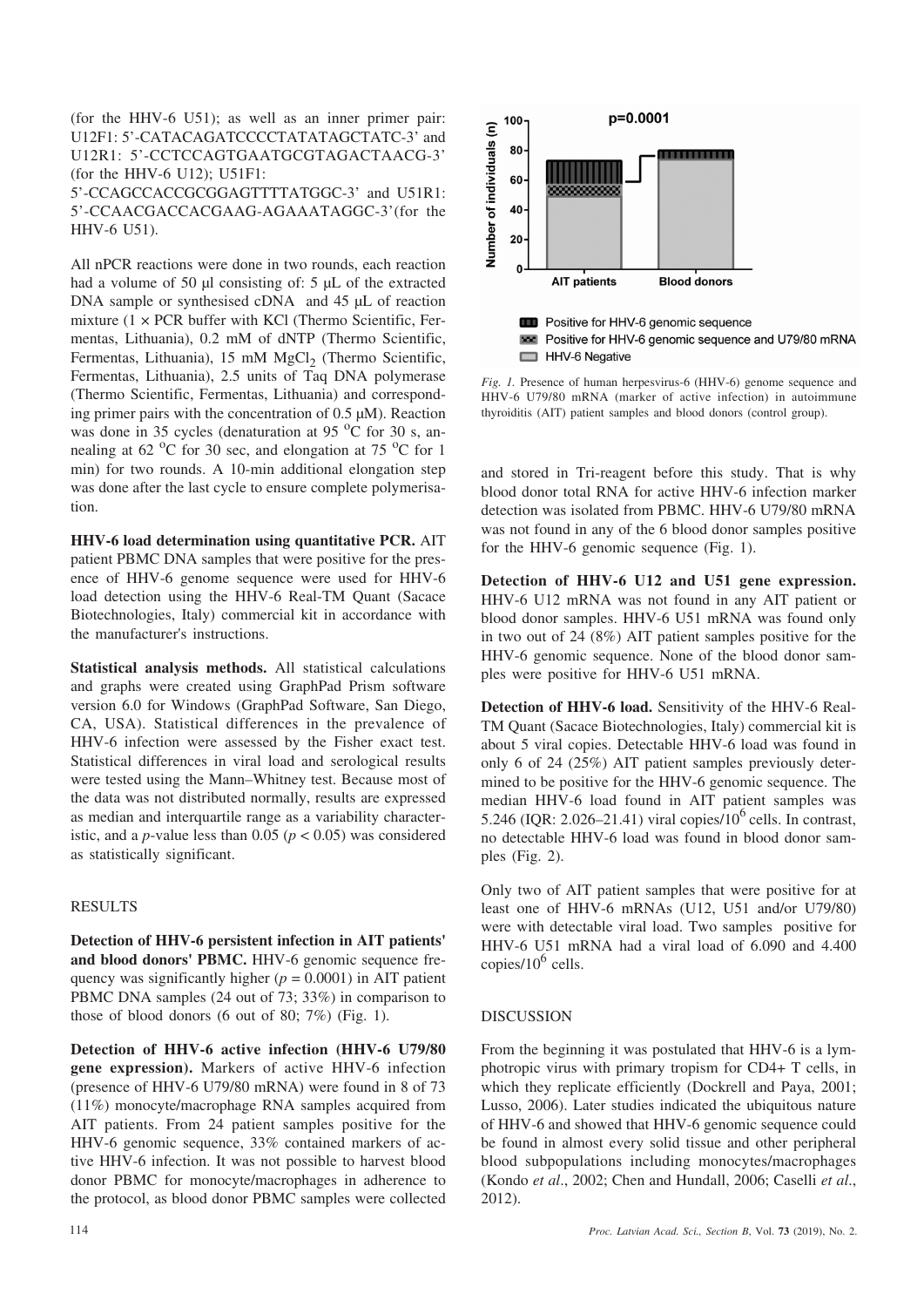

*Fig. 2.* The comparison of HHV-6 load between autoimmune thyroiditis (AIT) patient and blood donor samples.

For HHV-6 active infection, viremia is not typical and occurs only in acute cases, as the virus in most cases spreads from cell to cell. HHV-6 U51 is shown to be a positive regulator of virus replication *in vitro*, and may promote membrane fusion facilitating cell-cell spread of this highly cell-associated virus (Zhen *et al*., 2005). Such spread tactics could help HHV-6 to effectively escape immune responses and provoke autoimmune reactions (Mothes *et al*., 2010).

One study showed that during acute infection HHV-6 uses mainly monocytes/macrophages for the spread and expresses viral chemokine receptors U12 and U51, which might help to avoid immune responses. Monocyte/macrophage migration into an inflammation site might facilitate infection of solid tissues (Kondo *et al.*, 2002). This makes monocytes/macrophages important mediators in delivering HHV-6 to its final destination, where the virus could persist.

Nowadays, more evidence indicates HHV-6 as a very important factor in AIT development (Rizzo *et al.*, 2016; Caselli *et al*., 2017; Sultanova *et al*., 2017). Our previous studies showed almost 100% incidence of the HHV-6 genomic sequence in thyroid gland tissues acquired from AIT patients and insignificant presence in peripheral blood (Sultanova *et al*., 2016; 2017). Also, in-depth study on PBMC subpopulation cell sorting showed absence of HHV-6 genomic sequence in primary target cells — CD4+ and CD8+ T lymphocytes (Sultanova *et al*., 2016). The aim of this study was to investigate the possible use of monocytes/ macrophages as mediators by HHV-6 for thyroid gland infection in the case of autoimmune thyroiditis. The results of this study show significantly higher presence  $(p = 0.0001)$ of HHV-6 genomic sequences in AIT patient PBMC samples than in the control group (33% vs 7%, respectively), and in addition presence of the HHV-6 active infection marker (HHV-6 U79/80 mRNA) was found only in AIT patient monocyte/macrophage samples (8 out of 24; 33%). That means that HHV-6 has relatively higher activity in AIT patient monocytes/macrophages than in healthy individuals. The obtained results on viral load also support this statement. In the majority of HHV-6 positive PBMC samples we were unable to determine the viral load, but this can be considered as normal for HHV-6. Guidelines for virus testing published on the HHV-6 Foundation website (Anonymous, 2019) indicate that its load usually is not detectable in peripheral blood.

Only two AIT patient samples were positive on HHV-6 U51 mRNA. Nevertheless, involvement of expression of this gene in AIT development cannot be excluded.

Overall, the results of this study indicate the possibility of monocytes/macrophages being used by HHV-6 as mediators for thyroid gland infection and their potentially important role in AIT development. However, to make final conclusions additional study is required.

### *ACKNOWLEDGEMENTS*

*This work was supported by the National Research Programme "Biomedicine for the Public Health" (BIOMEDICINE*)

#### **REFERENCES**

- Ablashi, D, Agut, H, Alvarez-Lafuente, R, Clark, D. A., Dewhurst, S., DiLuca, D., Flamand, L., Frenkel, N., Gallo, R., Gompels, U. A., Höllsberg, P., Jacobson, S., Luppi, M., Lusso, P., Malnati, M., Medveczky, P., Mori, Y., Pellett , P. E., Pritchett, J. C., Yamanishi , K., Yoshikawa, T. (2014). Classification of HHV-6A and HHV-6B as distinct viruses. *Arch Virol*., **159** (5), 863–870.
- Anonymous (2019). Overview on testing for HHV-6 infection. Available from: https://hhv-6foundation.org/patients/hhv-6-testing-for-patients (accessed 14.02.2019).
- Boyum, A. (1968). Separation of leukocytes from blood and bone marrow. Introduction. *Scand. J. Clin. Lab. Invest. Suppl*., **97**, 7–11.
- Caselli, E., D'Accolti, M., Soffritti, I., Zatelli, M. C., Rossi, R., degli Uberti, E., Di Luca, D. (2017). HHV-6A *in vitro* infection of thyrocytes and T cells alters the expression of miRNA associated to autoimmune thyroiditis. *Virol. J*., **14**, 3.
- Chapenko, S., Millers, A., Nora, Z., Logina, I., Kukaine, R., Murovska, M. (2003). Correlation between HHV-6 reactivation and multiple sclerosis disease activity. *J. Med. Virol*., **69** (1), 111–117.
- Chen, T., Hudnall, S. D. (2006). Anatomical mapping of human herpesvirus reservoirs of infection. *Mod. Pathol*., **19** (5), 726–737.
- Costa, F. A, Soki, M. N, Andrade, P. D, Bonon, S. H, Thomasini, R. L., Sampaio, A. M., Ramos, M. de C., Rossi, C. L., Cavalcanti, T. C., Boin, I. de F, Leonard, M., Leonard, L. S., Stucchi, R. B., Costa, S. C. (2011). Simultaneous monitoring of CMV and human herpesvirus 6 infections and diseases in liver transplant patients: One-year follow-up. *Clinics (Sao Paulo)*, **66** (6), 949–953.
- Dockrell, D. H., Paya, C. V. (2001). Human herpesvirus-6 and -7 in transplantation. *Rev. Med. Virol.*, **11**, 23–36.
- Grima, P., Chiavaroli, R., Calabrese, P., Tundo, P. (2008). Severe hepatitis with autoimmune features following a HHV-6: A case report. *Cases J*., **1** (1), 110.
- Kondo, K., Kondo, T., Shimada, K., Amo, K., Miyagawa, H., Yamanishi, K. (2002). Strong interaction between human herpesvirus 6 and peripheral blood monocytes/macrophages during acute infection. *J. Med. Virol*., **67** (3), 364–369.